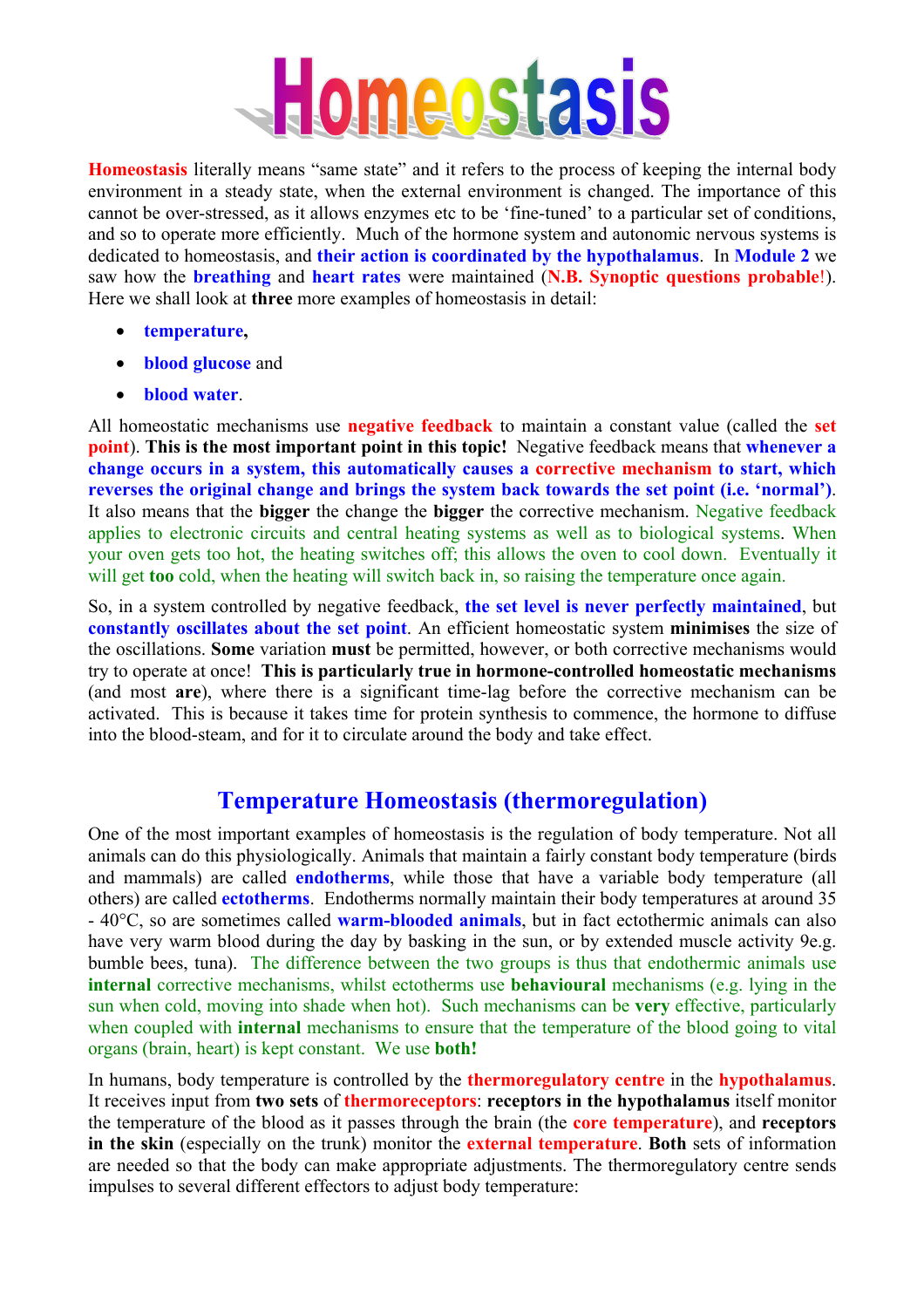

Copyright @ Pearson Education, Inc., publishing as Benjamin Cummings.

Our first response to encountering hotter or colder condition is **voluntary -** if too hot, we may decide to take some clothes off, or to move into the shade; if too cold, we put extra clothes on - or turn the heating up! It is only **when these responses are not enough** that the **thermoregulatory centre** is stimulated. This is part of the **autonomic nervous system**, so the various responses are all **involuntary**.

When we get **too hot**, the **heat loss centre** in the hypothalamus is stimulated; when we get **too cold**, it is the **heat conservation centre** of the hypothalamus which is stimulated.

Note that some of the responses to low temperature actually **generate heat** (**thermogenesis**), whilst others just **conserve heat**. Similarly some of the responses to cold **actively cool the body down,** while others just **reduce heat production** or **transfer heat to the surface**. The body thus has a range of responses available, depending on the internal and external temperatures.

The exact responses to high and low temperatures are described in the table below: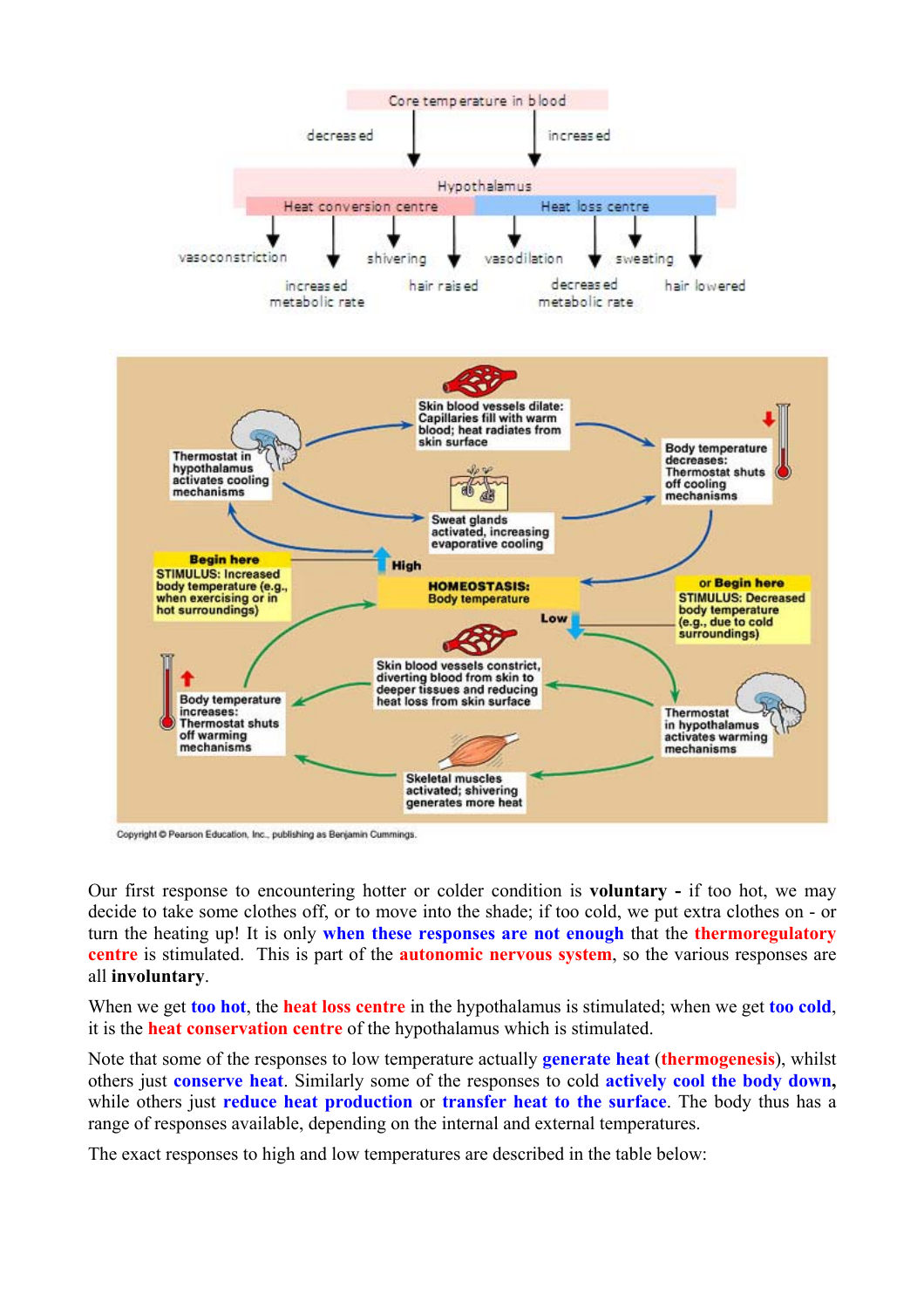| <b>Effector</b>                                                                                   | <b>Response to low</b><br>temperature                                                                                                                                                                                                          | <b>Response to high</b><br>temperature                                                                                                                                                                                                                                                                                                                                                                                                                                |
|---------------------------------------------------------------------------------------------------|------------------------------------------------------------------------------------------------------------------------------------------------------------------------------------------------------------------------------------------------|-----------------------------------------------------------------------------------------------------------------------------------------------------------------------------------------------------------------------------------------------------------------------------------------------------------------------------------------------------------------------------------------------------------------------------------------------------------------------|
| muscles Muscles<br><b>Smooth</b><br>in arterioles in the<br>skin.                                 | contract<br>body, maintaining core convection<br>οf<br>the<br><b>blue</b> and feel cold and can even be when in water). Skin turns red.<br>damaged (frostbite).                                                                                | causing Muscles relax causing vasodilation.<br>vasoconstriction. Less heat is More heat is carried from the core to<br>carried from the core to the surface the surface, where it is lost by<br>radiation<br>and<br>$temperature.$ Extremities can $turn $ (conduction is generally low, except                                                                                                                                                                       |
| <b>Sweat glands</b>                                                                               | No sweat produced.                                                                                                                                                                                                                             | Glands secrete sweat onto surface of<br>skin, where it evaporates. Since water<br>has a high latent heat of evaporation,<br>it takes heat from the body.<br><b>High</b><br>humidity, and tight clothing made of<br>man-made fibres reduce the ability of<br>the sweat to evaporate and so make us<br>uncomfortable in hot weather.<br><b>Transpiration</b> from<br>trees<br>has<br>- a<br>dramatic<br>cooling<br>effect<br>the<br>on.<br>surrounding air temperature. |
| <b>Erector pili</b><br>muscles in skin<br><i><b>(attached)</b></i><br><b>skin</b><br>to<br>hairs) | hairs and trapping an insulating<br>layer of still, warm air next to the<br>skin. Not very effective in humans,<br>just causing "goosebumps".                                                                                                  | Muscles contract, raising skin Muscles relax, lowering the skin hairs<br>and allowing air to circulate over the<br>skin, encouraging<br>convection<br>and<br>evaporation.                                                                                                                                                                                                                                                                                             |
| <b>Skeletal muscles</b>                                                                           | Shivering: Muscles contract and No shivering.<br>relax repeatedly, generating heat<br>by friction and from metabolic<br>reactions (respiration is only 40%<br>60%<br>efficient:<br><b>of</b><br>increased<br>respiration thus generates heat). |                                                                                                                                                                                                                                                                                                                                                                                                                                                                       |
| <b>Adrenal</b><br>thyroid glands                                                                  | thyroxine<br>respectively,<br>increases the metabolic rate in<br>different tissues, especially the<br>liver, so generating heat.                                                                                                               | and Glands secrete adrenaline and Glands stop secreting adrenaline and<br>which   thyroxine.                                                                                                                                                                                                                                                                                                                                                                          |
| <b>Behaviour</b>                                                                                  | <b>Curling</b><br>huddling,<br>finding<br>up,<br>shelter, putting on more clothes.                                                                                                                                                             | <b>Stretching</b><br>finding<br>shade,<br>out,<br>swimming, removing clothes.                                                                                                                                                                                                                                                                                                                                                                                         |

The thermoregulatory centre normally maintains a set point of  $37.5 \pm 0.5$  °C in most mammals. However the set point can be altered in special circumstances:

- **Fever**. Chemicals called **pyrogens** released by white blood cells raise the set point of the thermoregulatory centre causing the whole body temperature to increase by  $2-3$  °C. This helps to kill bacteria, inhibits viruses, and explains why you shiver even though you are hot.
- **Hibernation**. Some mammals release hormones that reduce their set point to around 5°C while they hibernate. This drastically reduces their metabolic rate and so conserves their food reserves e.g. hedgehogs.
- **Torpor**. Bats and hummingbirds reduce their set point every day while they are inactive. They have a **high surface area/volume ratio**, so this reduces heat loss.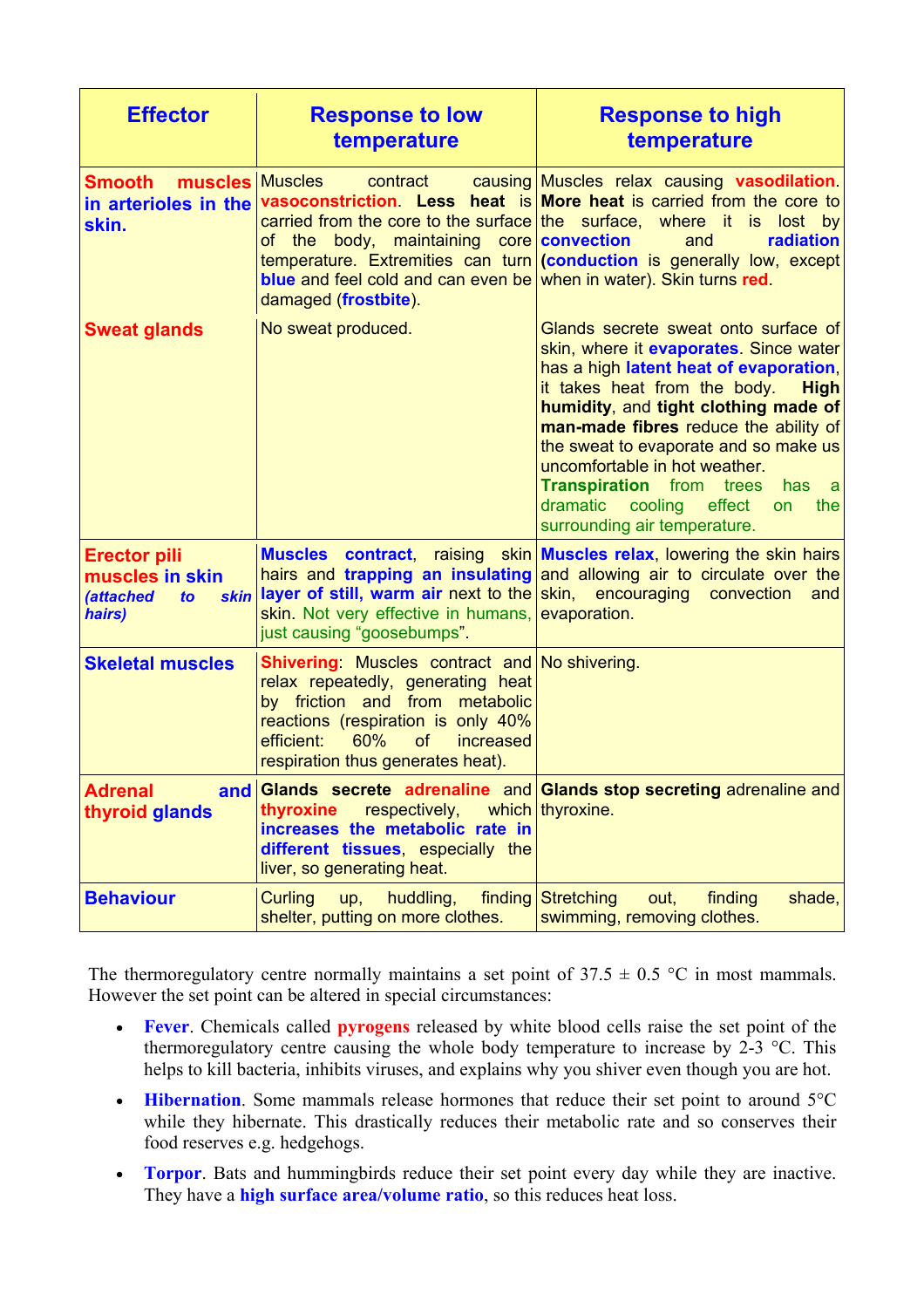### **Blood Glucose Homeostasis**

**Glucose** is the transport carbohydrate in animals, and its concentration in the blood affects every cell in the body. Its concentration is therefore strictly controlled within the range  $0.8 - 1g$  per dm<sup>3</sup> of blood, and very low levels (**hypoglycaemia**) or very high levels (**hyperglycaemia**) are both serious and can lead to death.

**Blood glucose concentration is controlled by the pancreas**. The pancreas has glucose receptor cells which monitor the concentration of glucose in the blood, and it also has **endocrine cells** (called the **Islets of Langerhans**), which secrete hormones. The **α-cells** secrete the hormone **glucagon**, while the **β-cells** secrete the hormone **insulin**. These two hormones are **antagonistic**, and have opposite effects on blood glucose:

- **insulin stimulates the uptake of glucose** by cells for respiration, and in the liver it stimulates the conversion of glucose to glycogen (**glycogenesis**). It therefore **decreases blood glucose**.
- **glucagon stimulates the breakdown of glycogen** to glucose in the liver (**glycogenolysis**), and in extreme cases it can also stimulate the synthesis of glucose from pyruvate. **It therefore increases blood glucose.**



After a meal, glucose is absorbed from the gut into the **hepatic portal vein**, increasing the blood glucose concentration. This is **detected by the pancreas**, which secretes insulin from its **β-cells** in response. **Insulin causes glucose to be taken up by the liver** and converted to **glycogen**. This reduces blood glucose, which causes the pancreas to stop secreting insulin.

If the glucose level falls too far, the pancreas detects this and releases **glucagon** from its **α-cells**. Glucagon causes the **liver to break down some of its glycogen** store to glucose, which diffuses into the blood. This increases blood glucose, which causes the pancreas to stop producing glucagon.

Because blood glucose levels are allowed to deviate from the set point by about 20% **before any corrective mechanism is activated**, glucagon and insulin can **never** both be produced at the same time.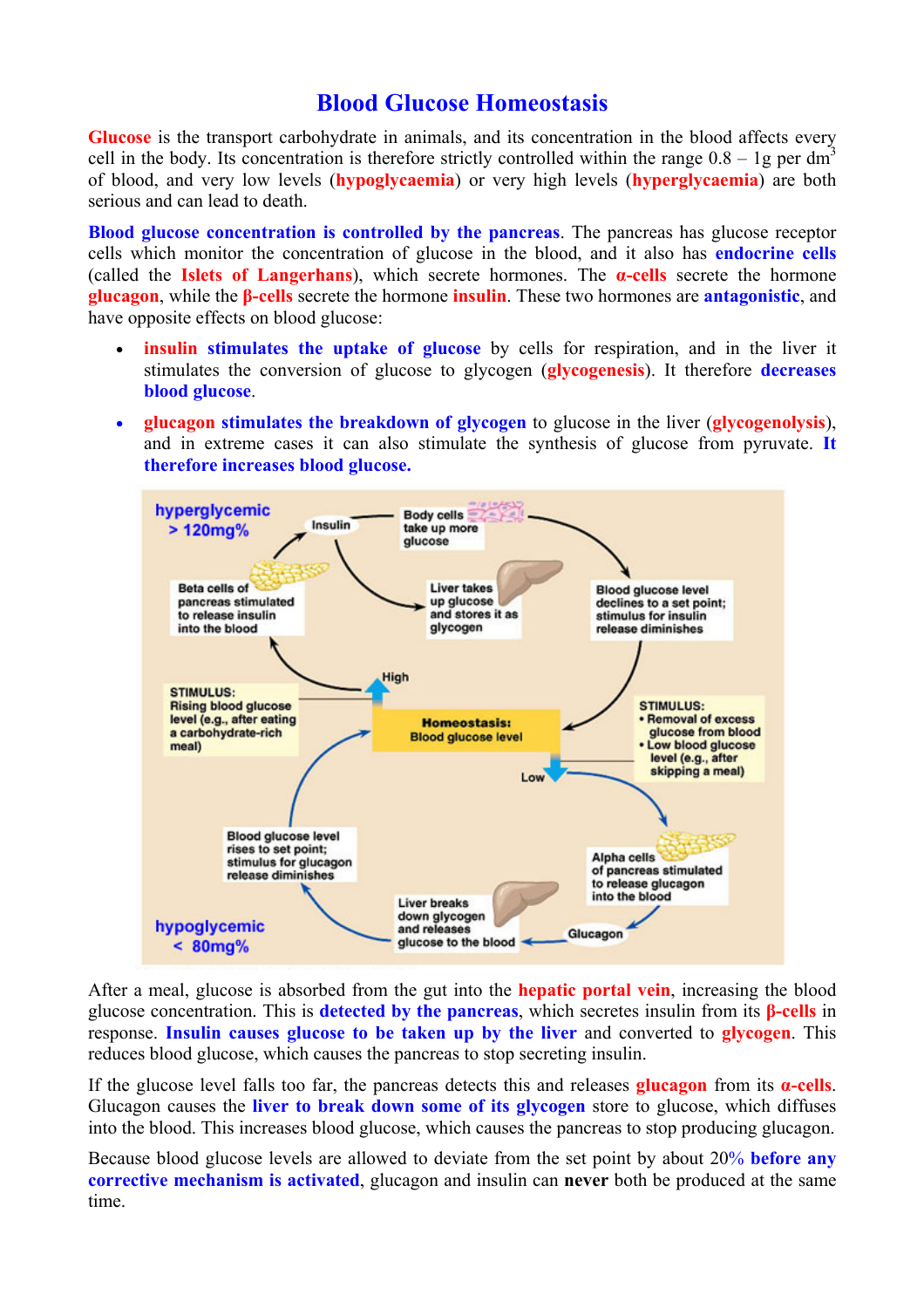

## **Diabetes Mellitus**

Diabetes is a disease caused by a failure of glucose homeostasis. There are **two** forms of the disease.

In **type 1 diabetes (30%)** (also known as insulin-dependent or early-onset diabetes) there is a severe insulin deficiency due to an **autoimmune reaction, killing off the β-cells**. This appears to be an inherited condition, possibly triggered by a virus. In this form of the diabetes, **no insulin is produced.** 

In **type 2 diabetes (70%)** (also known as non insulin-dependent diabetes or late-onset diabetes) insulin **is** produced, but the insulin receptors in the target cells don't work, **so insulin has no effect**. This is often a response to years of over-production of insulin, caused by a high-sugar diet. It is estimated that 40% of UK adults over 70 are diabetic to some extent. In both cases there is a very high blood glucose concentration after a meal, **so the active transport pumps in the proximal convoluted tubule of the kidney can't reabsorb it all** from the kidney filtrate, and glucose is excreted in urine.

This leads to the symptoms of diabetes:

- **high thirst** due to osmosis of water from cells to the blood, which has a low water potential.
- **copious urine** production due to excess water in blood.
- **poor vision** due to osmotic loss of water from the eye lens.
- **tiredness** due to loss of glucose in urine and poor uptake of glucose by liver and muscle cells.
- **'ketone breath'** caused by the body breaking down lipids to supply energy
- **muscle wasting** due to gluconeogenesis caused by increased glucagon.

**Type I diabetes can be treated by injections with insulin** (typically 4 per day, after each meal). Care must be taken not to over-dose, or a **hypoglycaemic coma** will be induced.

**Type II diabetes can be treated by careful diet** (balancing sugar intake with exercise), or by tablets that stimulate insulin production or increase the sensitivity of the liver cells to the hormone. Until the discovery of insulin in 1922 by Banting and Best, diabetes was an untreatable, fatal disease.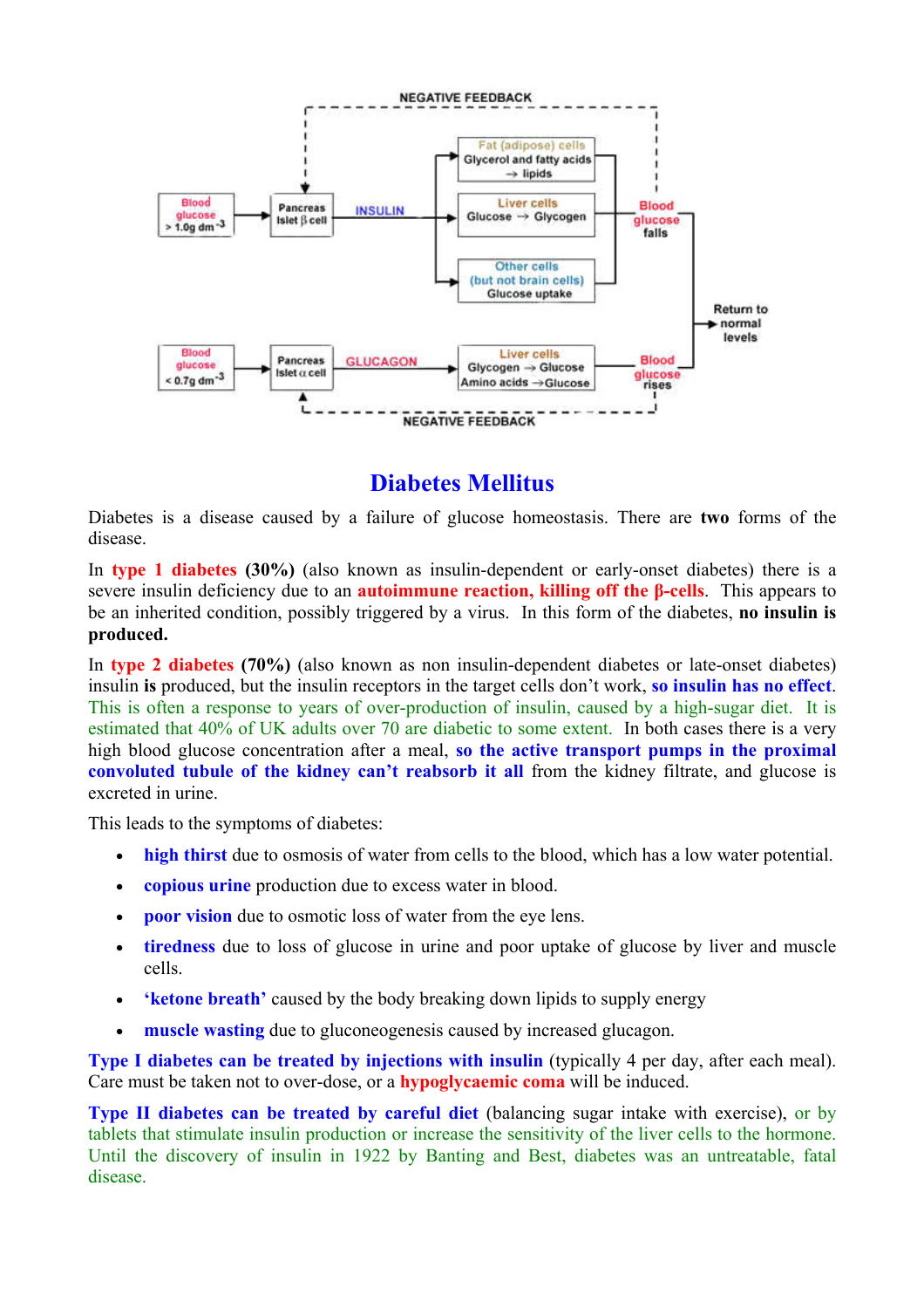#### **Blood Water Homeostasis (Osmoregulation)**

The **water potential** of the blood must be regulated to prevent loss or gain of water from cells. Blood water homeostasis is controlled by the hypothalamus. It contains **osmosreceptor cells**, which can detect changes in the water potential of the blood passing through the brain. In response, the **hypothalamus controls the sensation of thirst**, and it also secretes the hormone **ADH** (**antidiuretic hormone**). **ADH is stored in the pituitary gland**, and its **target cells are the endothelial cells of the collecting ducts of the kidney nephrons**. These cells are unusual in that water molecules can only cross their membranes via water channels called **aquaporins**, rather than through the lipid bilayer. **ADH causes these water channels to open**. The effects of ADH are shown in this diagram: